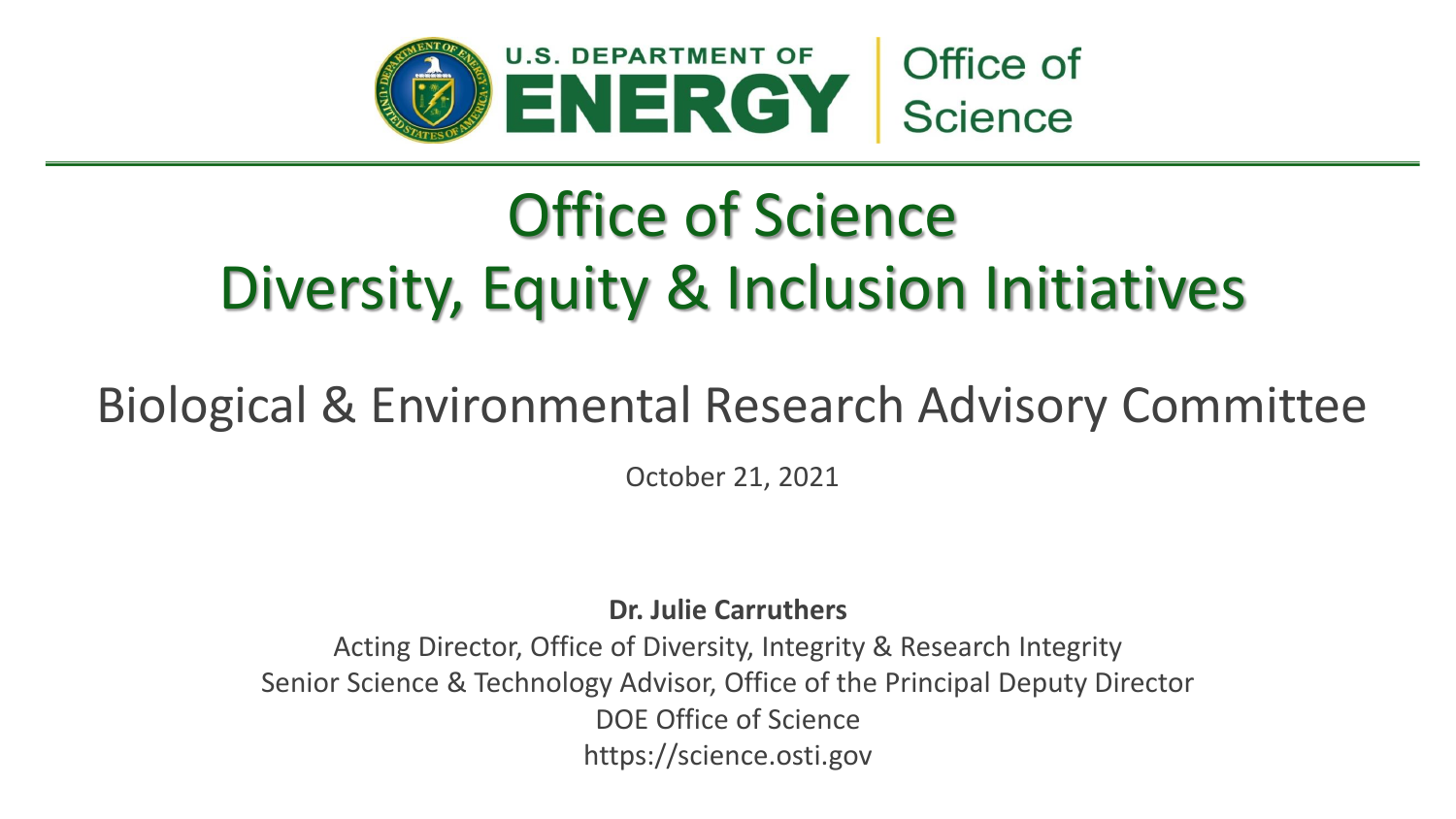# SC's Diversity, Equity & Inclusion Initiatives



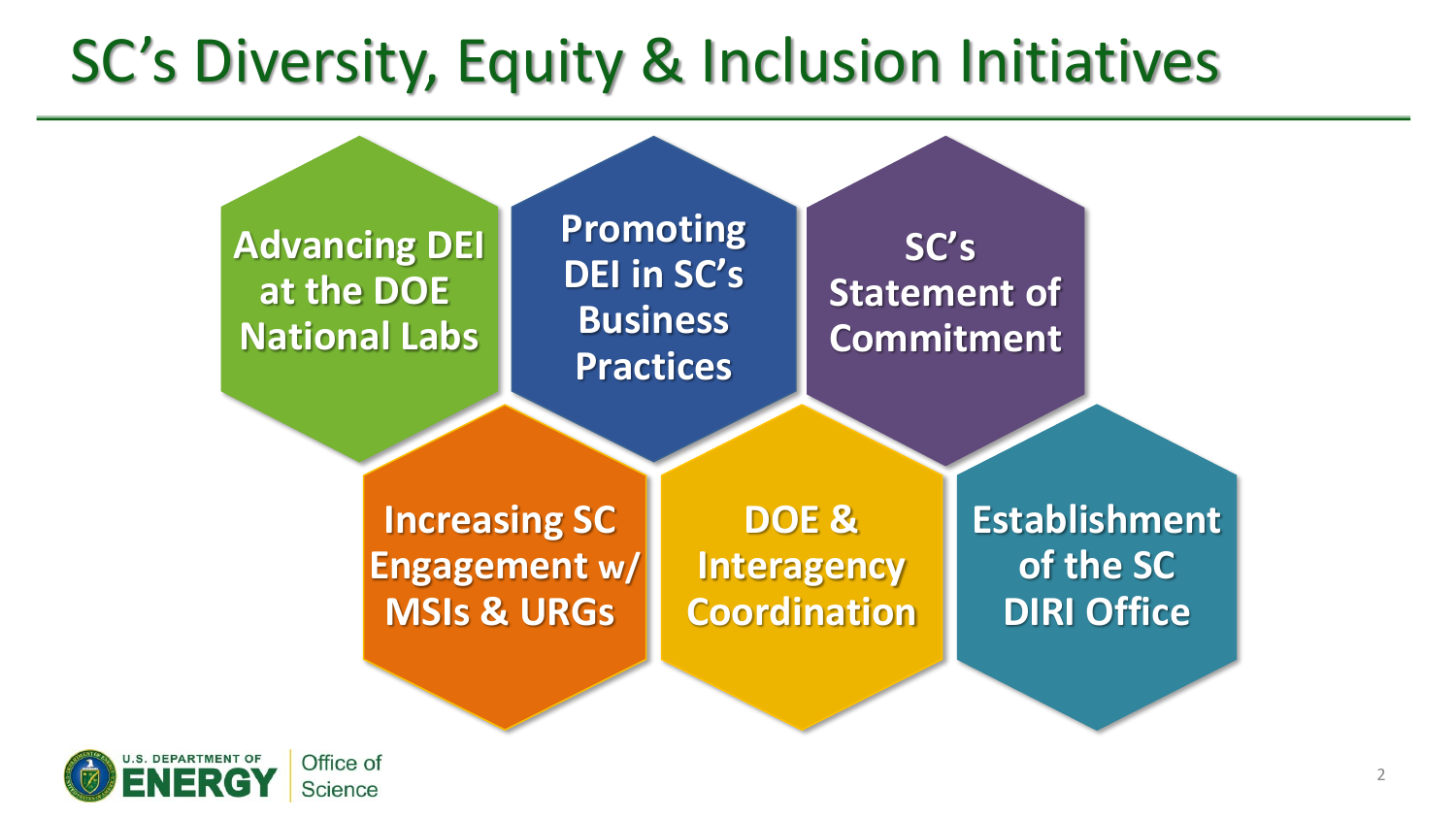### Promoting DEI in SC's Business Practices

In 2018, the Office of Science's (SC) Senior Management called for a new SC Working Group on Diversity & Inclusion.

The SC D&I Working Group Charge:

- **Assess what SC is currently doing to improve diversity, equity, and inclusion (DEI) in its awards management and related business processes.**
- **Identify opportunities for SC to advance DEI in its business practices and demonstrate that DEI is foundational to SC business practices.**

SC's Associate Directors each nominated a program representative to serve on the D&I WG. The D&I WG was chaired by SC-2 senior staff.



3

**Promoting DEI in SC's Business Practices**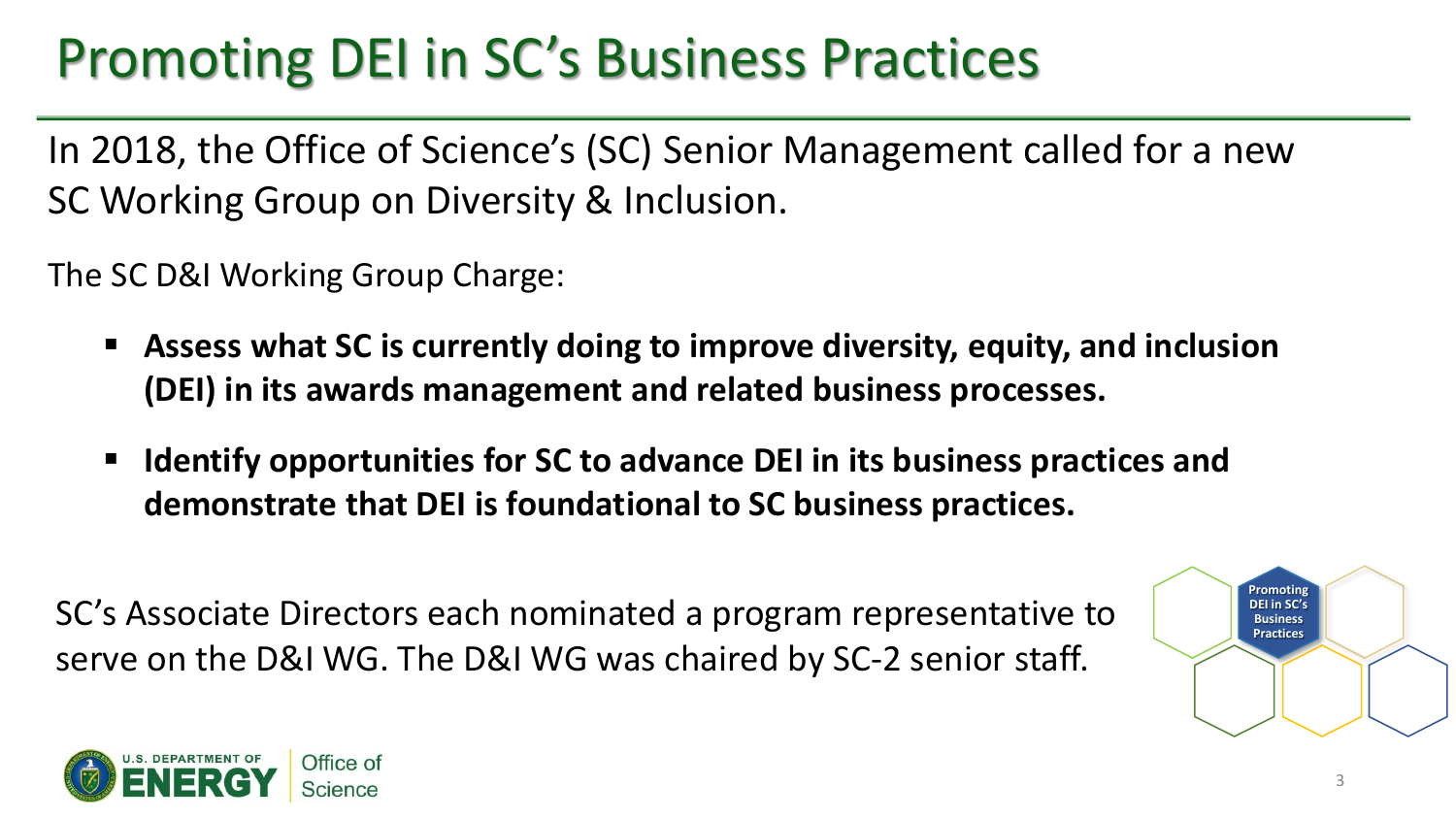### SC Business Processes Reviewed

SC D&I Working Group's systematic review of SC's business processes related to its management of extramural research awards and related activities included:

- Award Making Policies and Practices within Existing Authorities
- Solicitation Language; Use of Letters of Intent & Pre-proposals
- Peer Reviewer Selection Process for all Types of SC Peer Reviews
- SC Proposal Peer Review Processes
- **Peer Review of S&T Research Performance and SC Facilities**
- SC Workshops, Roundtables, and PI Meetings
- SC Federal Advisory Committees and Subcommittees (e.g., COVs)
- **Notional Implementation Strategies**

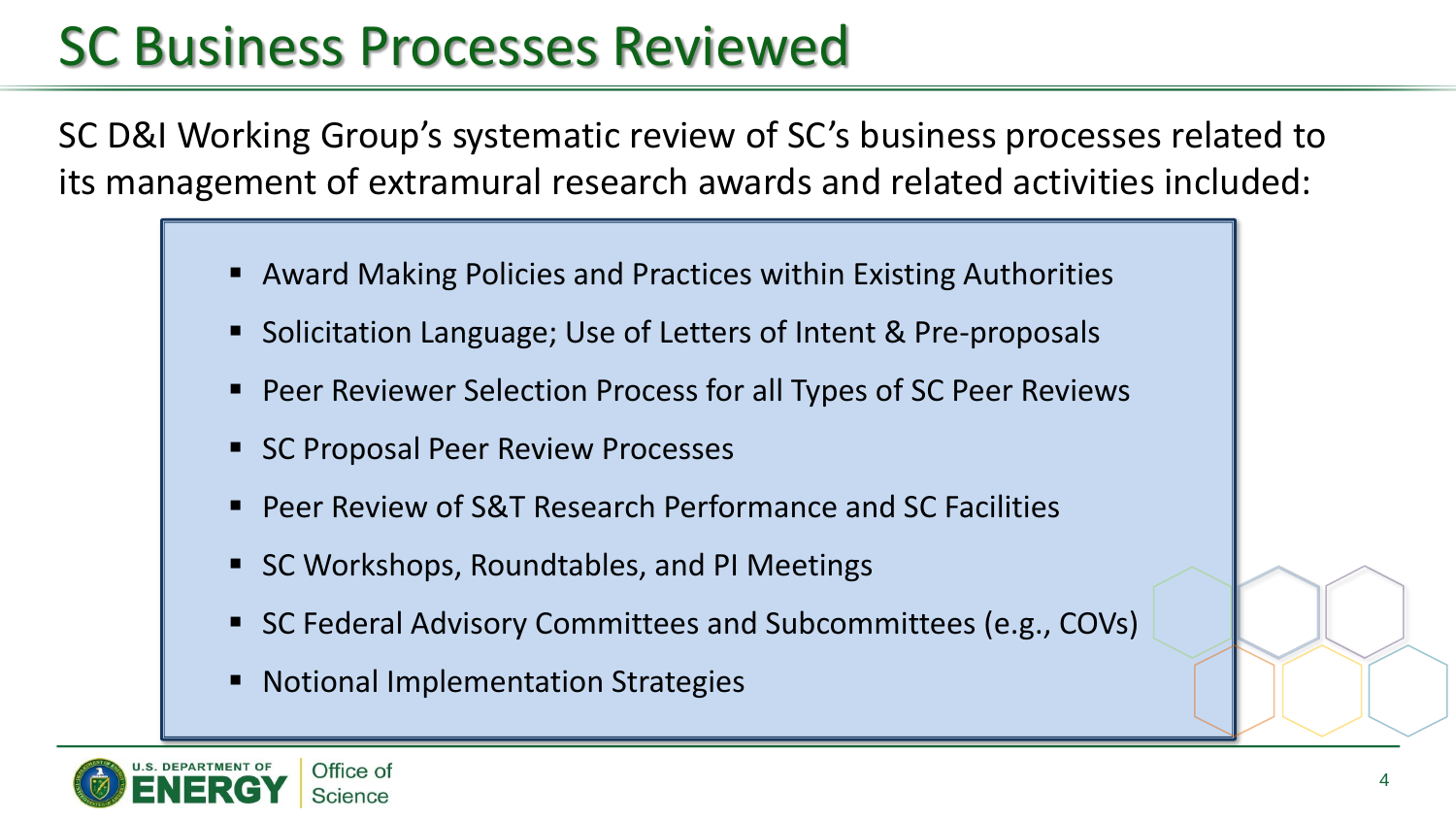## SC D&I Working Group - Report Recommendations

Based on analyses and discussions of the D&I Working Group, **15 Recommendations** were developed that serve to ensure that SC's business processes:

- **EXPLE Are supportive and inclusive of women and underrepresented groups in STEM fields;**
- **E** Allow for more rigorous tracking of diversity of applicants, awardees, and **reviewers;**
- **Limit and mitigate potential implicit bias behaviors; and**
- Encourage inclusive and professional behaviors in all SC-sponsored activities.

*The internal recommendations report was unanimously approved by all of SC's Associate Directors and SC senior management.* 

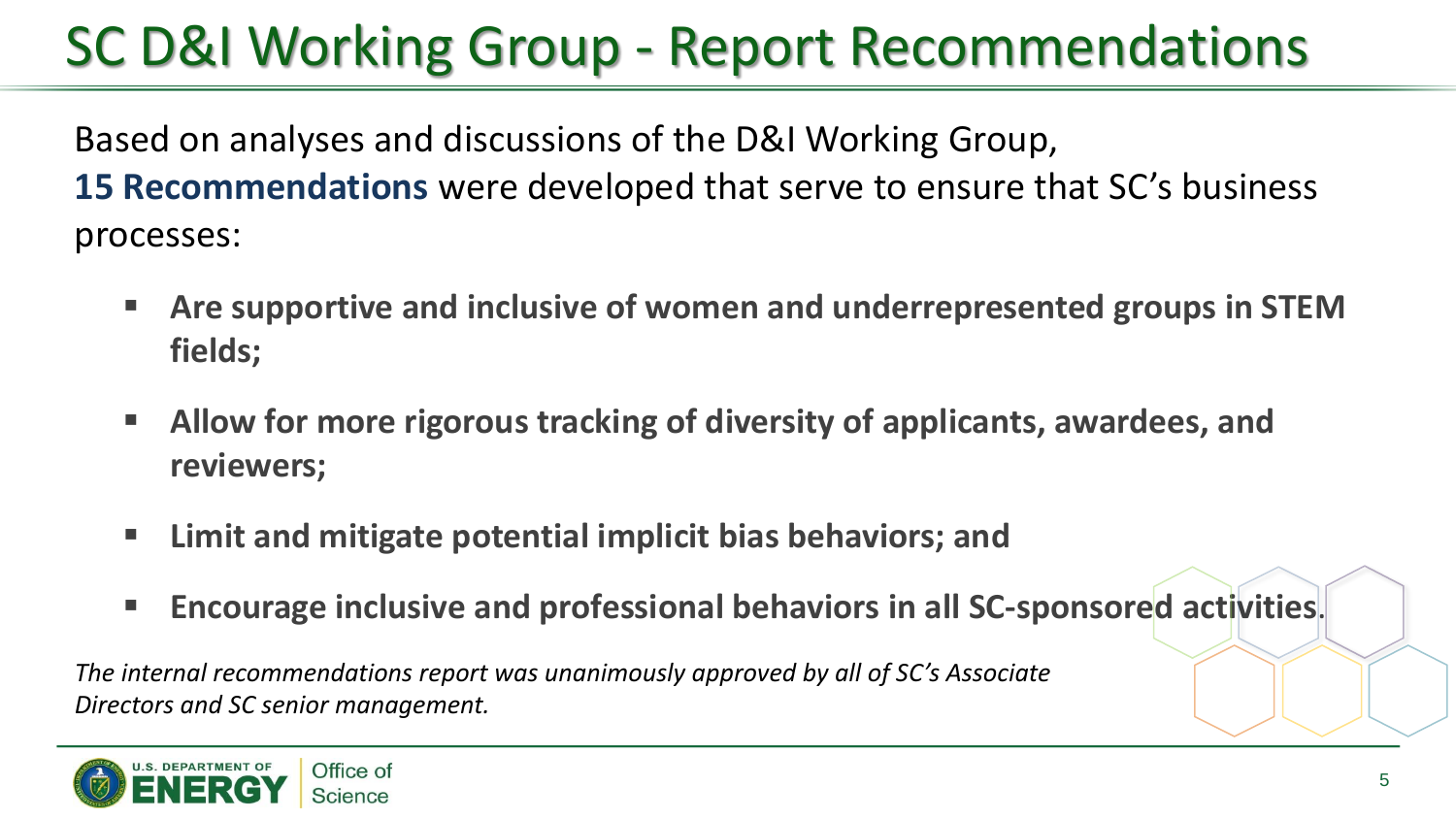### Categories of Action

Recommendations were organized into **Categories of Action** for implementation.

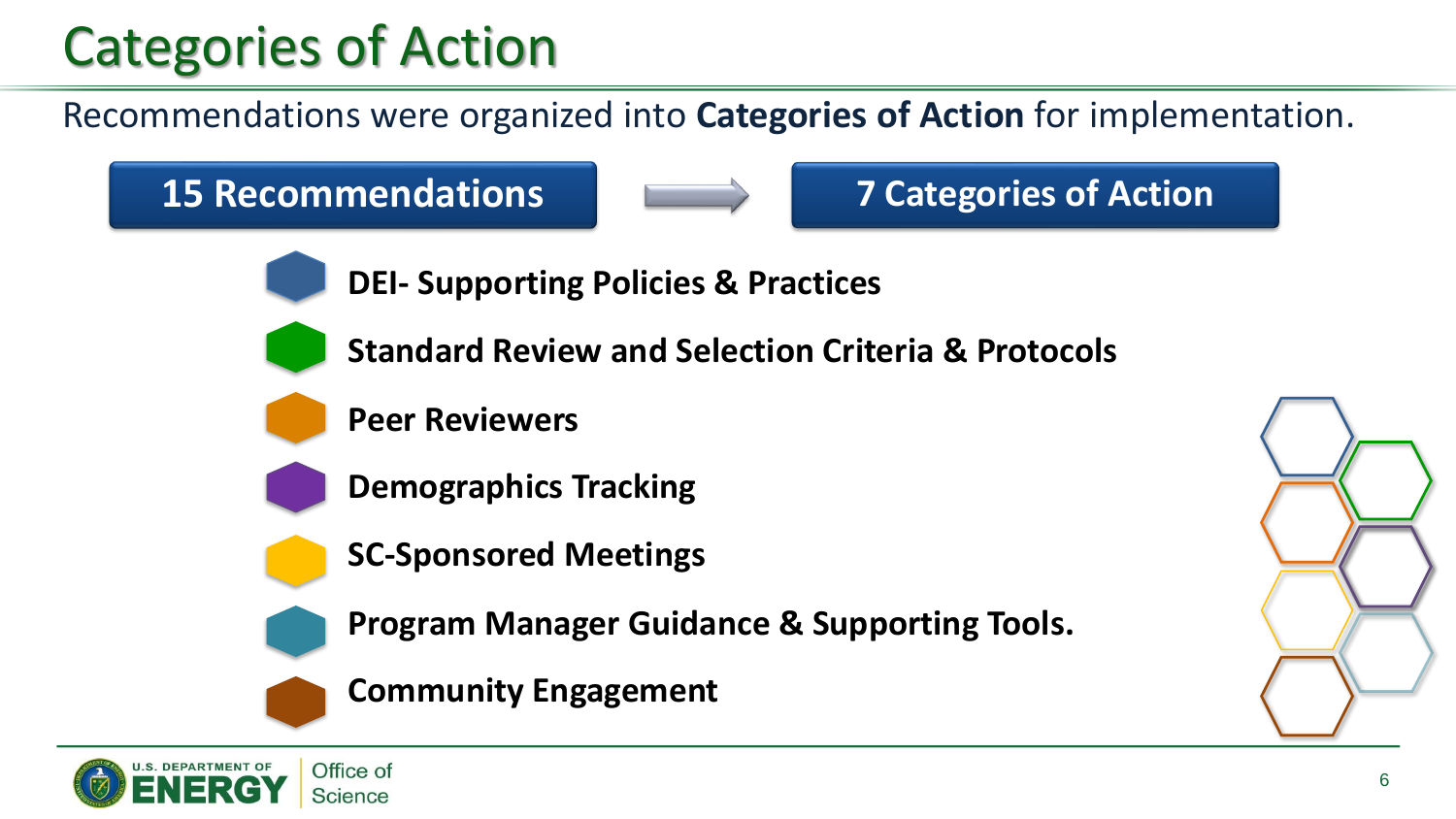## DEI Supporting Policies and Practices

#### **Opportunity:**

SC has an opportunity to advance DEI through better communication of existing policies within current Federal regulations and through standardizing our procedures and practices.

- Build on [SC's Statement of Commitment](https://science.osti.gov/sc-2/Research-and-Conduct-Policies/Diversity-Equity-and-Inclusion/SC-Statement-of-Commitment) through proactive communications of SC's expectations for DEI in funded activities, and associated procedures for reporting incidents and addressing concerns.
- Promote and communicate existing Federal regulations and requirements regarding nondiscrimination and personal conduct in SC funding solicitations.
- Promote and utilize existing flexibilities under financial assistance agreements that supports diverse individual circumstances (e.g. communicating allowable costs, and budget modification flexibilities).

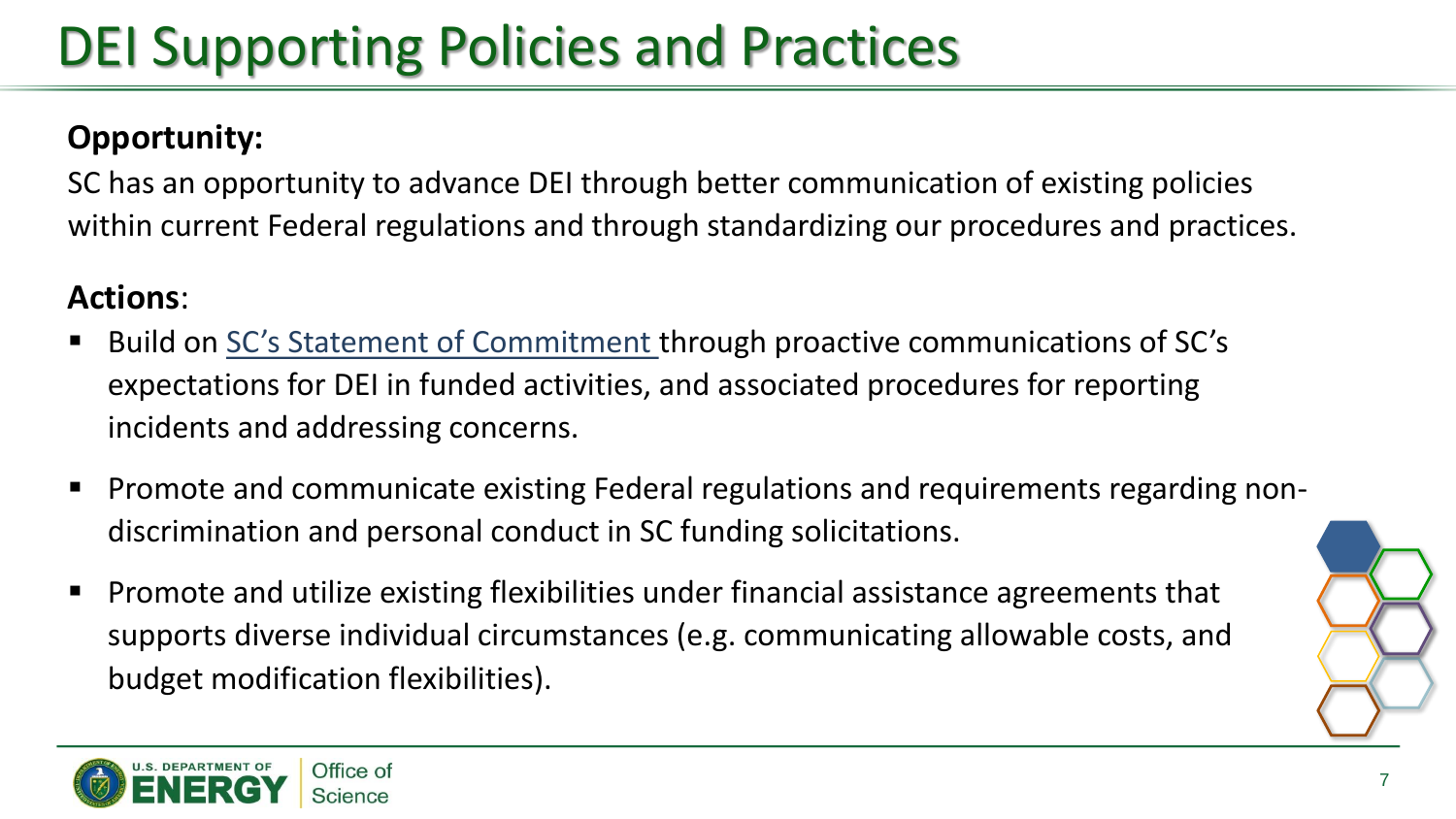# Standard Review and Selection Criteria and Protocols

#### **Opportunity:**

With each step in a solicitation process leading up to the peer review and selection of proposals, as well as in the post award management of SC's portfolios (e.g. S&T research performance and facility reviews), SC Programs are making decisions that present an opportunity to support DEI and have a responsibility to ensure transparent processes and objective decision-making. *Actions establish options for SC Programs to apply for a given solicitation or review process*.

- Update and standardize procedures for the use of Letters of Intent and Pre-applications to ensure transparent communication of requirements, promote diverse participation, and equitable consideration of diverse applicants.
- Establish a set of standard diversity-promoting review criteria options for internal competitive review of pre-applications.
- Establish a standard set of diversity-promoting Program Policy Factors for solicitations and associated program guidance for their use.
- Establish a standard set of diversity-promoting review criteria options for S&T performance reviews and associated program guidance for their use.
- Establish a standard set of diversity-promoting review criteria options for SC facility reviews and associated program guidance for their use.

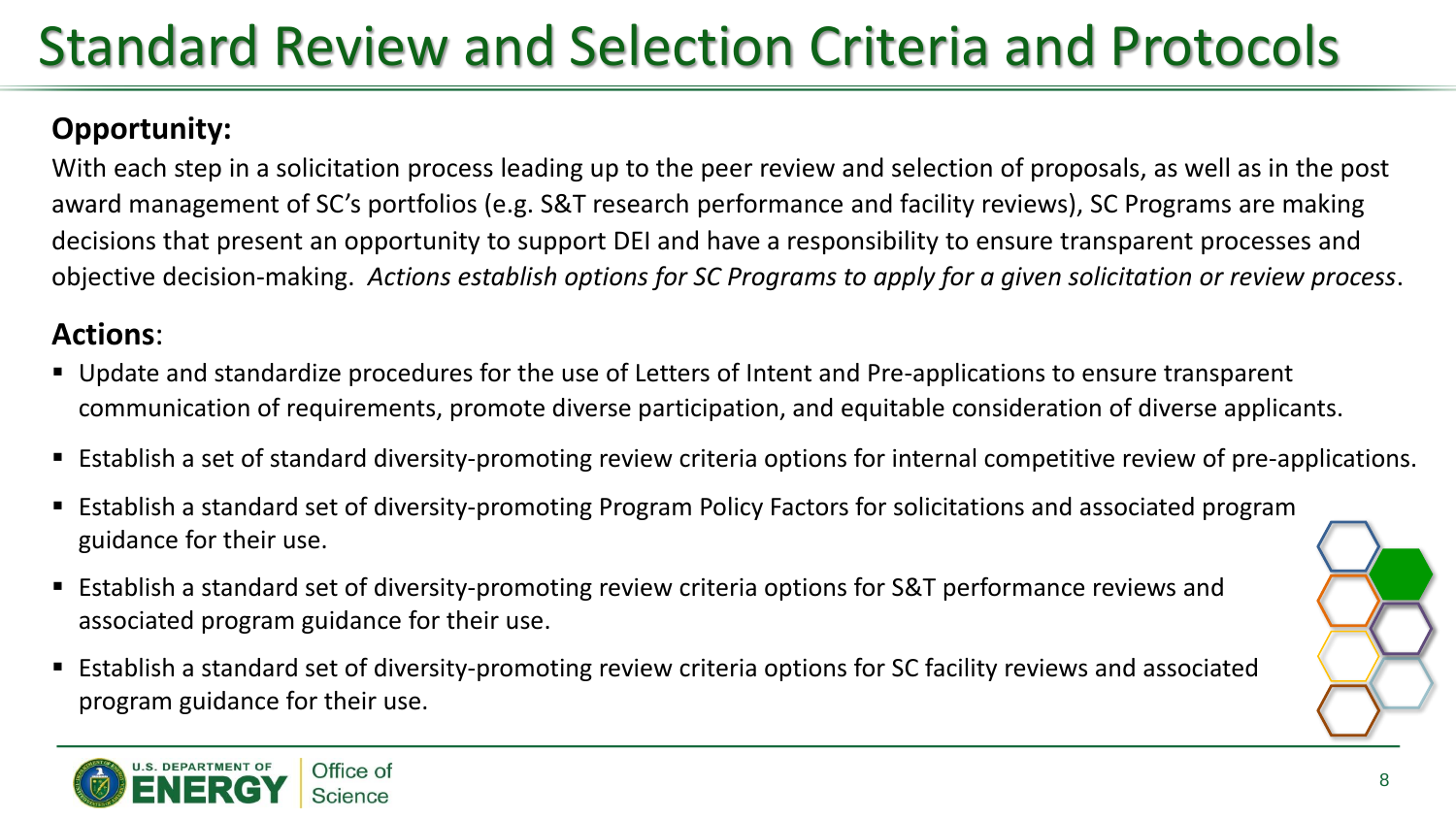### Peer Reviewers

#### **Opportunity:**

SC solicits over 23,800 individual reviews from over 6,400 peer reviewers annually. SC has an opportunity to ensure that the diversity of its reviewer panels and reviewer pools better reflect the diversity of the STEM fields it supports, and to identify and address barriers to reviewer participation. Likewise, the quality and consistency of peer reviews would benefit from establishing additional standard SC reviewer guidance and training.

- Establish SC guidance for program office-specific goals (program-determined goals) for balancing the demographics of reviewers on panels and within reviewer pools.
- Develop a comprehensive strategy for recruiting new reviewers to increase the overall reviewer pool, increase the diversity of the reviewer pool, and for decreasing barriers to reviewer participation.
- Update and standardize SC's reviewer guidance to include: communication of the SC Statement of Commitment and expectations of professional conduct during SC reviews; a reminder of the appropriate role to provide constructive, technical feedback; and standard implicit bias awareness and mitigation training. Incorporate the new guidance in reviewer orientation content.

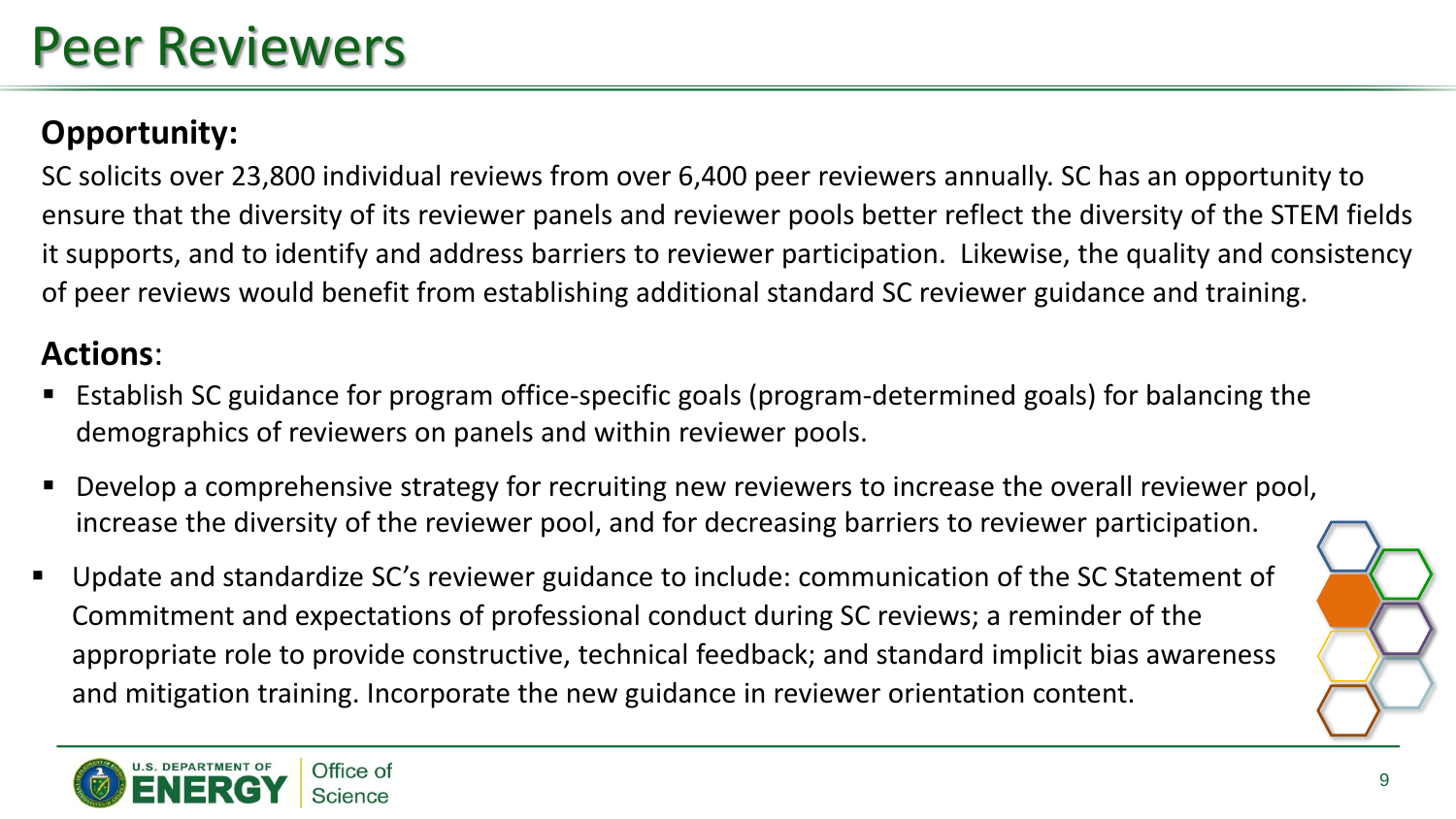# Demographics Tracking

#### **Opportunity**:

With standard practices for increasing reporting on demographics of applicants, awardees, and reviewers, SC will develop the knowledge base to track whether it is improving DEI within its programs and activities. With greater tracking of demographic information and process documentation, SC will have the information necessary to objectively assess whether bias is creeping into peer review and selection processes and identify areas for further process improvements.

- Track and document demographics of applicants throughout all review and decisions stages of the proposal review and selection process.
- Document the demographics of reviewers invited and reviewers served for all types of SC peer reviews.
- Identify and implement actions to increase the response rates of *applicants* to the demographic questions in PAMS profiles.
- Identify and implement actions to increase the response rates of *reviewers* to the demographic questions in PAMS profiles.
- Track demographics of SC Federal Advisory Subcommittee Members.

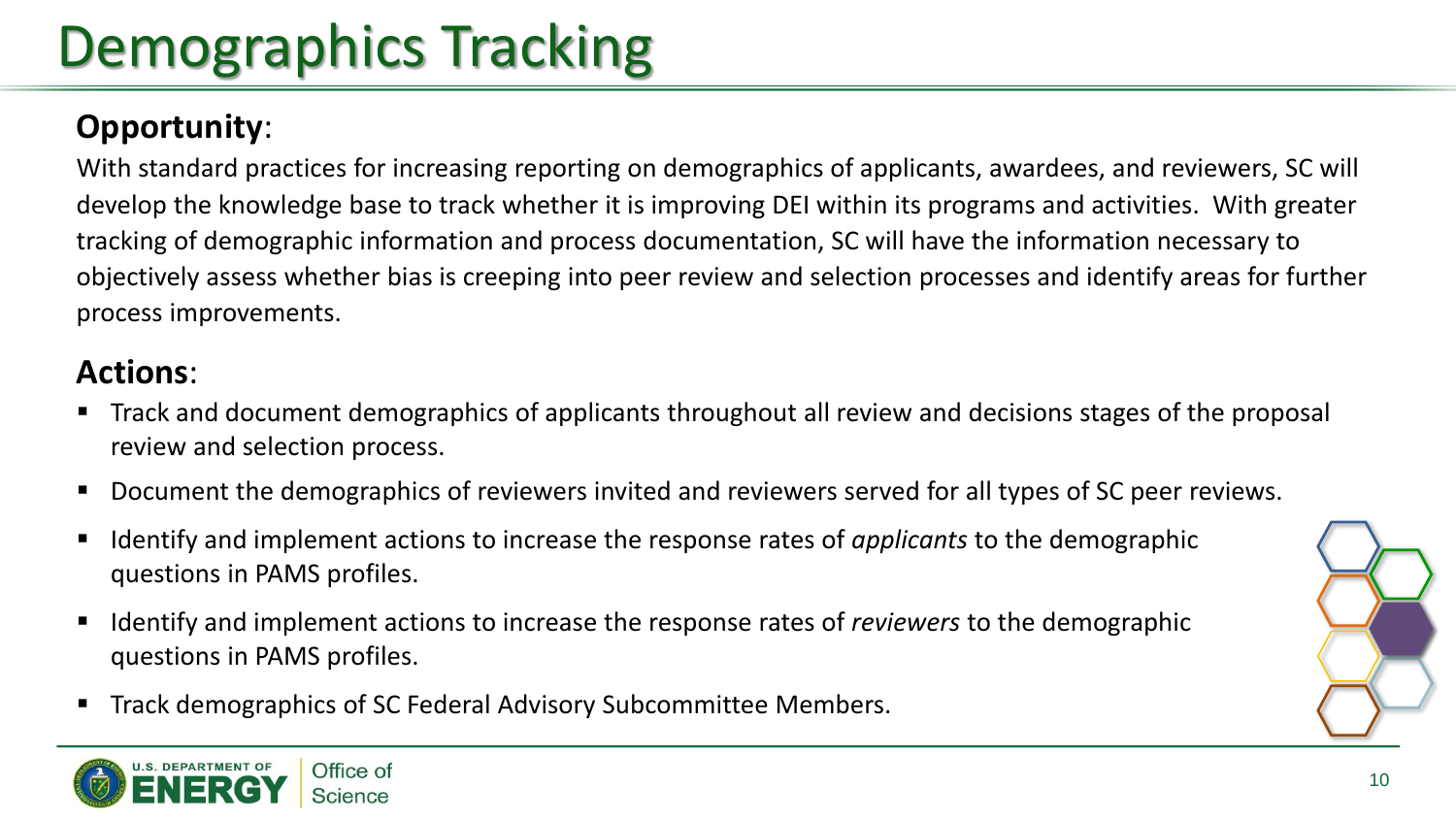### SC-Sponsored Meetings

#### **Opportunity:**

By providing official SC guidance and requirements for SC-sponsored and SC-commissioned meetings, SC will consistently communicate its expectations for diverse participation and for inclusive and professional behaviors in the development and implementation of those meetings, consistent with SC's Statement of Commitment.

- Establish an SC guidance document, written at a high level, for conducting SC-commissioned technical workshops and roundtables that includes SC's requirements and expectations for diverse participation and respectful and inclusive technical discussions.
- **E** Establish SC requirements and expectations for host institutions of scientific meetings and conferences as a condition of SC support of meeting and conference proposals.
- Establish an SC guidance document for SC Federal Advisory Committee Subcommittees that provides SC's expectations for Subcommittee membership and Member conduct, including guidance to Subcommittee Members as they perform the functions of their official charge.

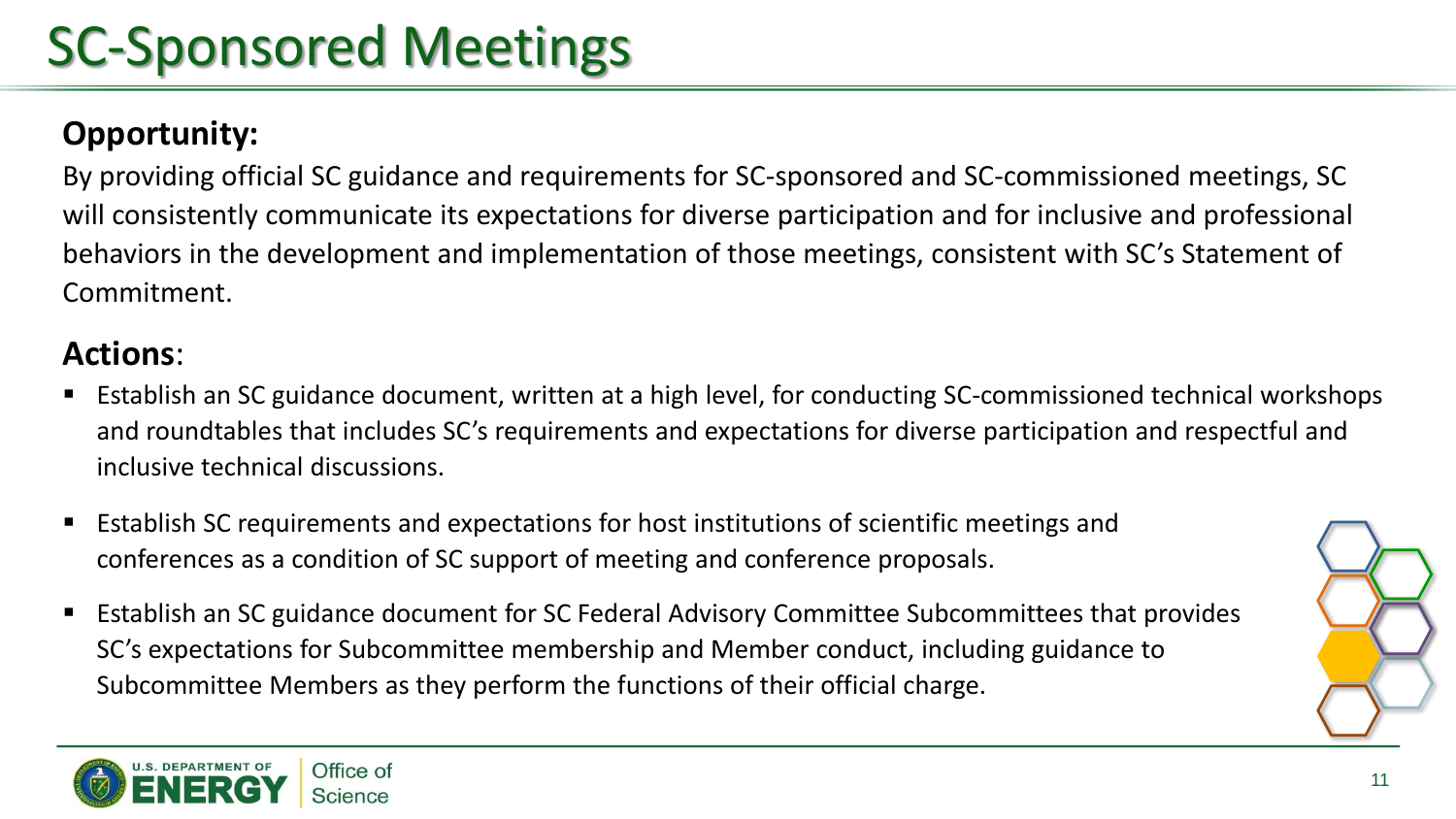## Program Manager Guidance and Supporting Tools

#### **Opportunity:**

Implementing changes to SC business practices requires appropriate guidance, training, and resources to all SC Program Staff involved in those practices. Providing support and enabling tools is essential in helping Program Staff carry out their roll in advancing DEI in SC's business practices. *The implementation of all report actions will involve some level of guidance and resource development to support SC Program Staff.* 

- Develop informational and instructional materials for SC Program Managers and staff on the SC Statement of Commitment and Federal civil rights requirements as they apply to award recipients and recipient institutions, including procedures for reporting or mitigating concerns.
- Develop informational resources and tools to Program Staff for the implementation of new guidance and requirements for all recommendation actions as they are implemented. In particular, the actions related to solicitations, peer reviews, SC-sponsored technical workshops and tracking demographics.
- Host learning sessions and provide training opportunities for Program staff; develop a repository for guidance and tools available to program staff.
- Develop informational resources and tools for SC Designated Federal Officials (DFOs) and Program staff for the implementation of new guidance for Federal Advisory Subcommittees.

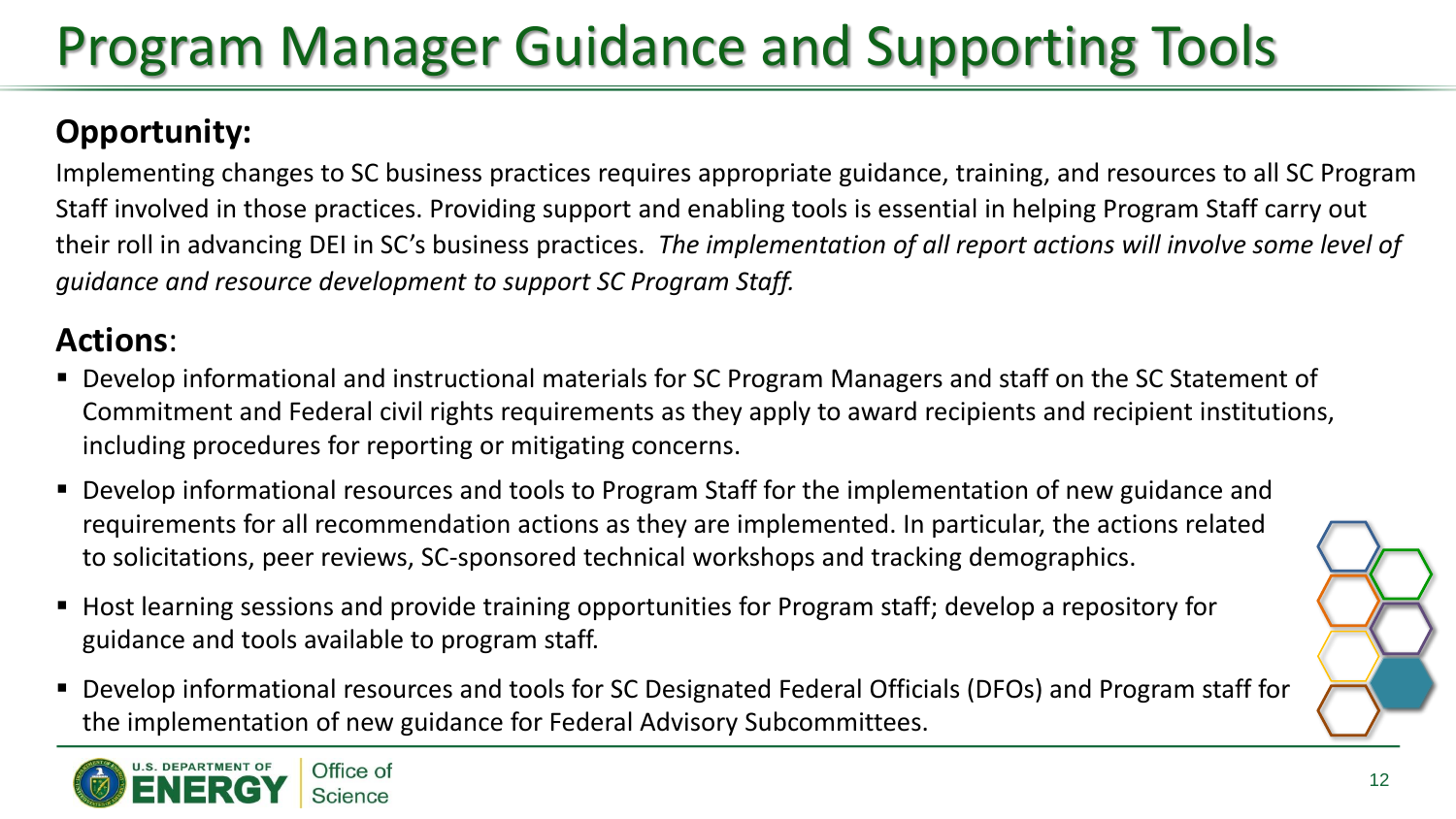# Community Engagement

#### **Opportunity:**

Clear internal and external communications and an engagement strategy that provides transparency on SC's existing and changing business practices to support DEI will be essential to the successful implementation of the SC D&I Working Group Report Recommendations. *The implementation of all actions related to applicants, awardees, and reviewers will require general and targeted communications to the scientific community and to the public.* 

- Create a communications plan for providing updates on SC DEI efforts, including the implementation of the report recommendations.
- Develop a web presence for communicating SC DEI actions to applicants, awardees, reviewers, and scientific community, including updating SC's DEI sites and Grants and Contracts pages.
- Develop fact sheets, slides, and other documents that can be used by SC Program Staff to communicate new policies, SC actions, and guidance to the community.
- Post new SC guidance for technical workshops and associated templates for related communications on the SC website.
- Develop supplemental information to SC Federal Advisory websites regarding DEI guidance for Subcommittee activities.

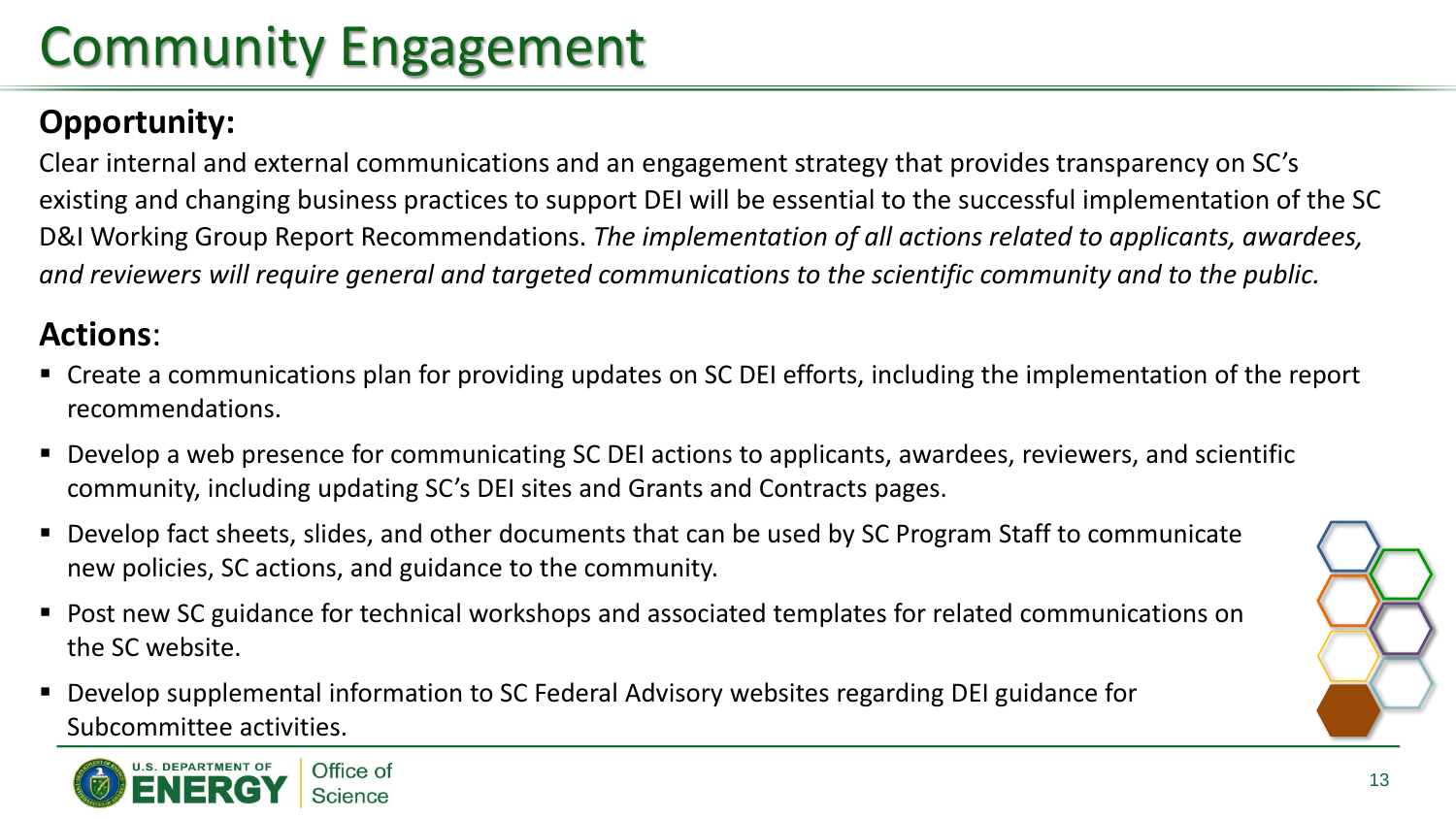# SC DEI (Implementation) Working Group

**A new, reconstituted SC DEI Working Group has been formed that will focus on implementation report recommendations.** 

- The SC DEI WG is focusing on a **phased approach**. Some actions will require longer development times that others.
- Actions grouped within a phase will be implemented through a development process that involves pilot testing guidance or focus groups, and regular check-ins with SC senior management and their concurrence.

| <b>Office</b> | <b>Implementation WG Members</b>  |  |
|---------------|-----------------------------------|--|
| <b>ASCR</b>   | <b>William Spotz</b>              |  |
| <b>BER</b>    | <b>Daniel Stover</b>              |  |
| <b>BES</b>    | Athena Sefat                      |  |
| <b>FES</b>    | <b>Guinevere Shaw</b>             |  |
| <b>HEP</b>    | David Cinabro (IPA)               |  |
| <b>NP</b>     | <b>Sharon Stephenson</b>          |  |
| <b>SBIR</b>   | Eileen Chant                      |  |
| <b>WDTS</b>   | Ping Ge                           |  |
| DOE IP        | Ethan Balkin, Khianne Jackson     |  |
| <b>ARDAP</b>  | Marion White (on detail from ANL) |  |
| $SC-3$        | Kaitlyn Schroeder-Spain           |  |
| $SC-2*$       | Julie Carruthers; Daniel Stover   |  |

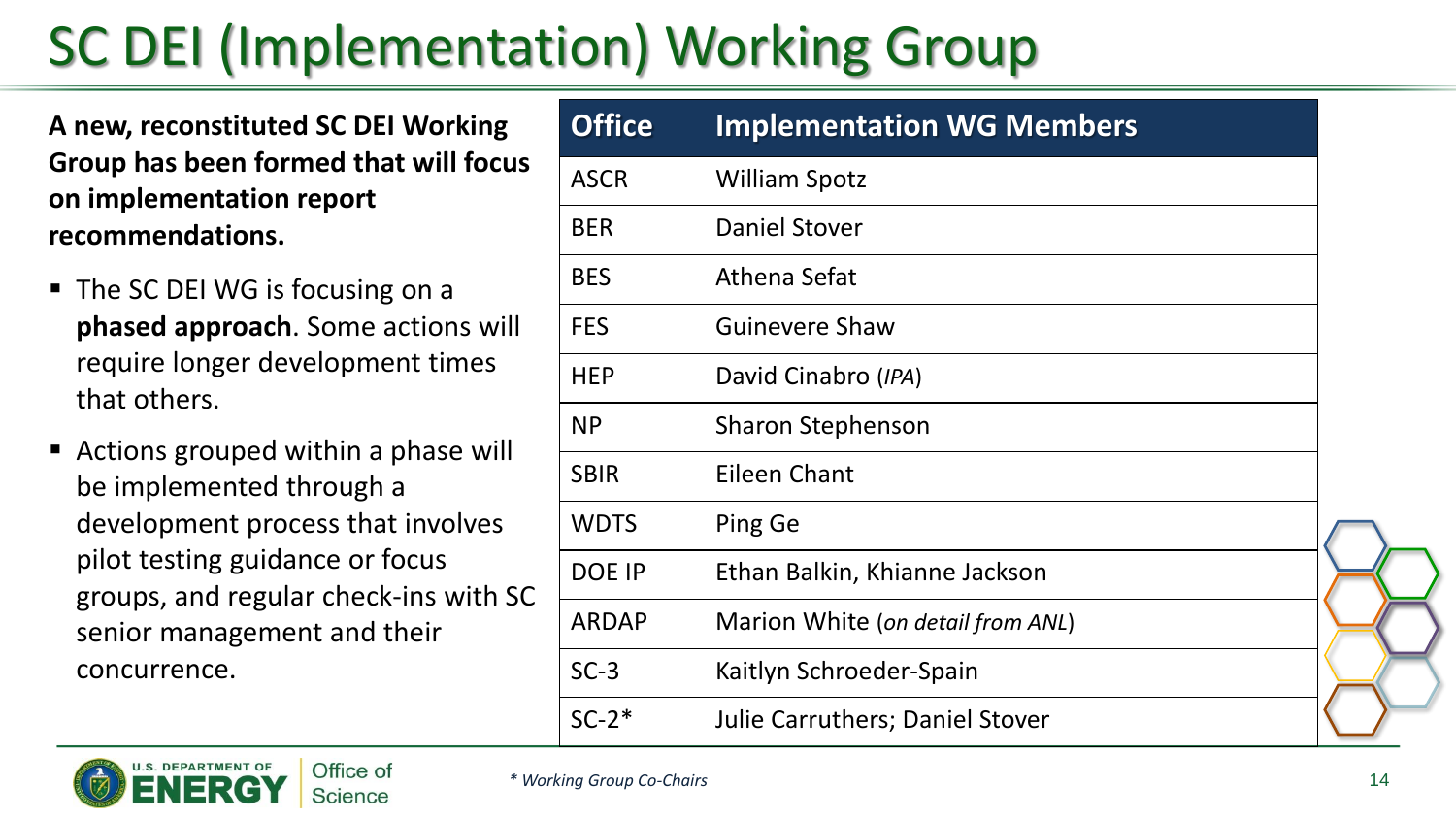# SC Engagement with MSIs & URGs

- In September 2020, SC began developing the scope of an SC-wide coordinated approach to increase SC engagement with Minority Serving Institutions (MSIs) and Underrepresented Groups (URGs) in SC-sponsored opportunities.
- In December 2020, SC established a formal working group to lead the development and coordination of this effort.

#### Working Group Charge:

- 1. Coordinate and implement a set of near-term defined actions focused *Increasing Participation of MSIs and URGs in SC-Sponsored Research*
- 2. Share outcomes and identify lessons learned.
- 3. Develop a set of SC corporate best practices for increasing MSI and URG participation in SC-sponsored research opportunities.

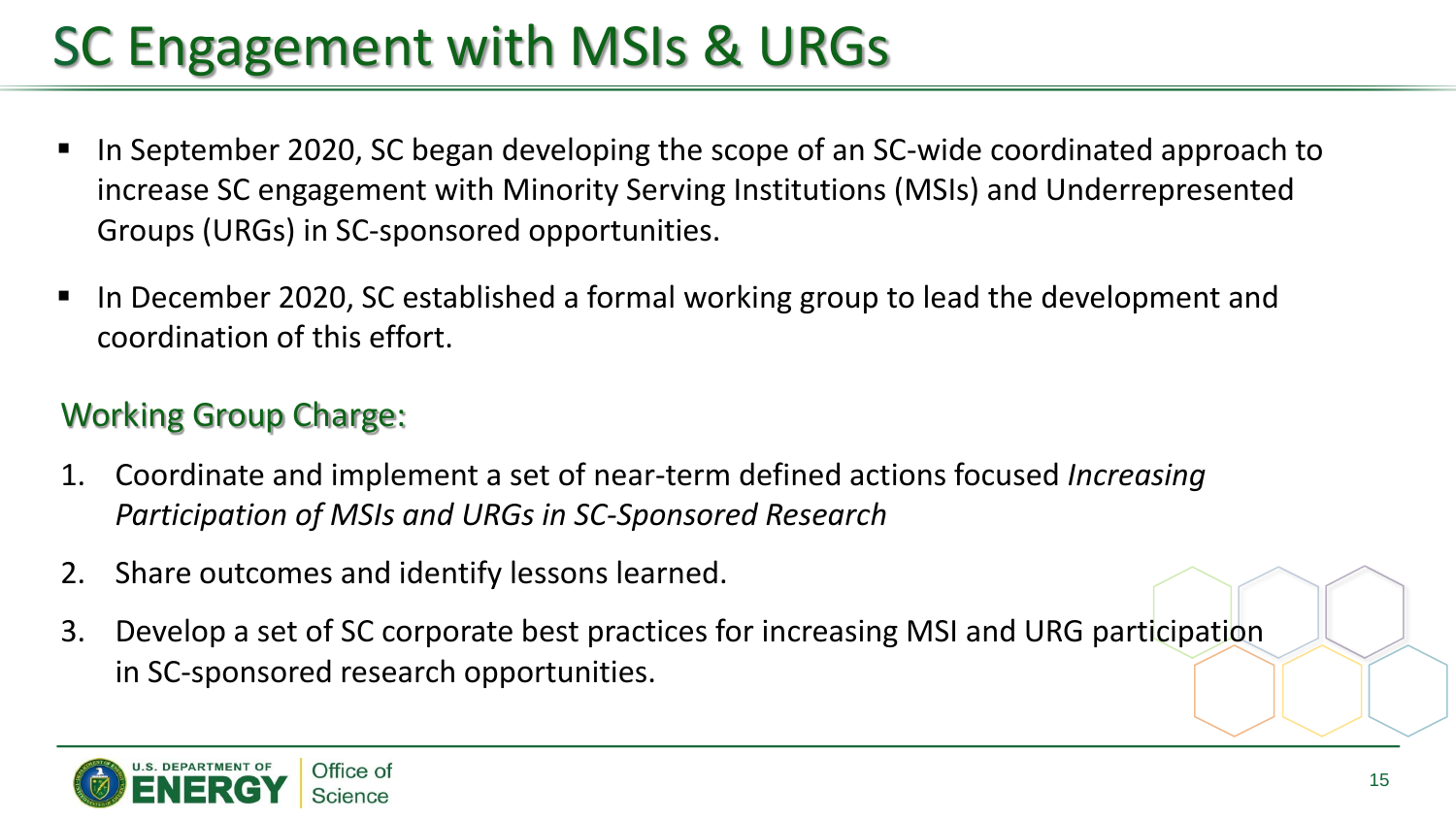## SC MSI/URG Engagement Working Group Membership

- ASCR: Robinson Pino
- BER/DIRI: Dan Stover
- BES: Gail McLean
- FES: Guinevere Shaw
- HEP: David Cinabro *(IPA*)
- NP: Paul Sorensen
- ARDAP: Marion White (*ANL detailee*)
- DOE IP: Khianne Jackson
- WDTS: Ping Ge
- SC-3: Natalia Melcer
- SC-2/DIRI: Julie Carruthers, Allison Truhlar (*Fellow*)



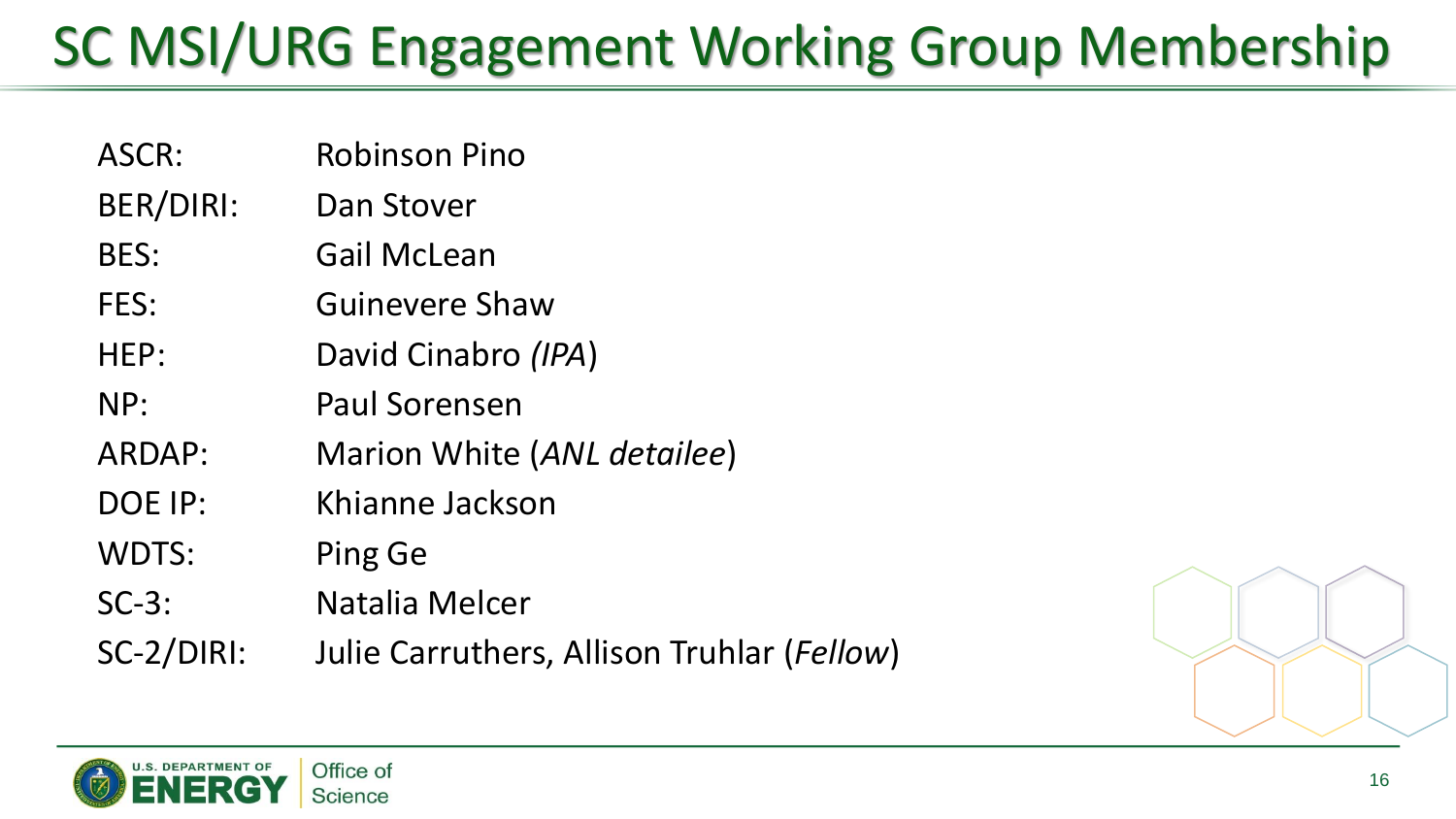## SC Engagement with MSIs & URGs

The near-term initiatives are aimed at:

- Identifying and developing opportunities to engage faculty from MSIs in SC-sponsored research funding and increasing the number of applications (and associated proposal success rates) having MSIs as the lead institution submitted to SC-sponsored funding opportunity announcements (FOAs);
- Developing partnerships to attract and sponsor URGs in SC-sponsored research; and
- Increasing outreach, engagement, and recruitment of students and faculty from underrepresented groups to SC-sponsored research opportunities at the DOE national laboratories, including those from MSIs.

#### FY 2022 Budget Request: **Reaching a New Energy Sciences Workforce (RENEW)**

RENEW initiative will provide undergraduate and graduate training opportunities for students and academic institutions not currently well represented in the U.S. S&T ecosystem to expand the pipeline for SC research and facilities workforce needs.

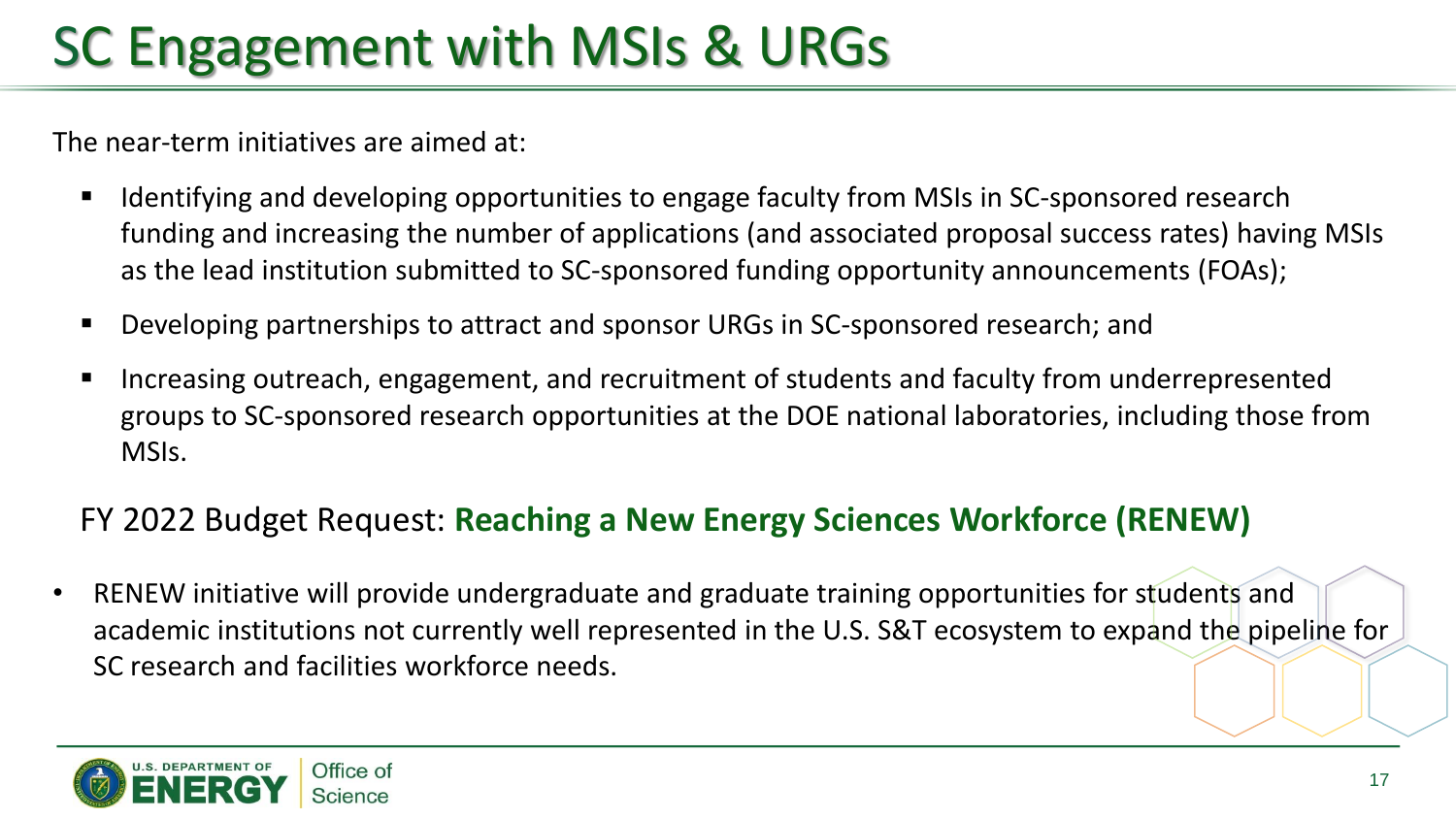### SC Listening Sessions

**Fundamental to SC's approach to these efforts is understanding the barriers to participation and building on evidence-based practices**.

SC has launched a series of listening sessions to seek community input on barriers to participation in SC-sponsored research and opportunities for overcoming those barriers.

#### *Some key questions*:

- What aspects or requirements of SC solicitations present barriers to applying?
- What types of resources as part of a solicitation hold potential to enable individuals and institutions to overcome these barriers?
- How can SC and DOE National Laboratories better collaborate with institutions of higher education, particularly those underrepresented in the SC research portfolio, to increase the recruitment, retention and advancement of individuals from underrepresented groups in STEM fields supported by SC at the undergraduate and graduate level?

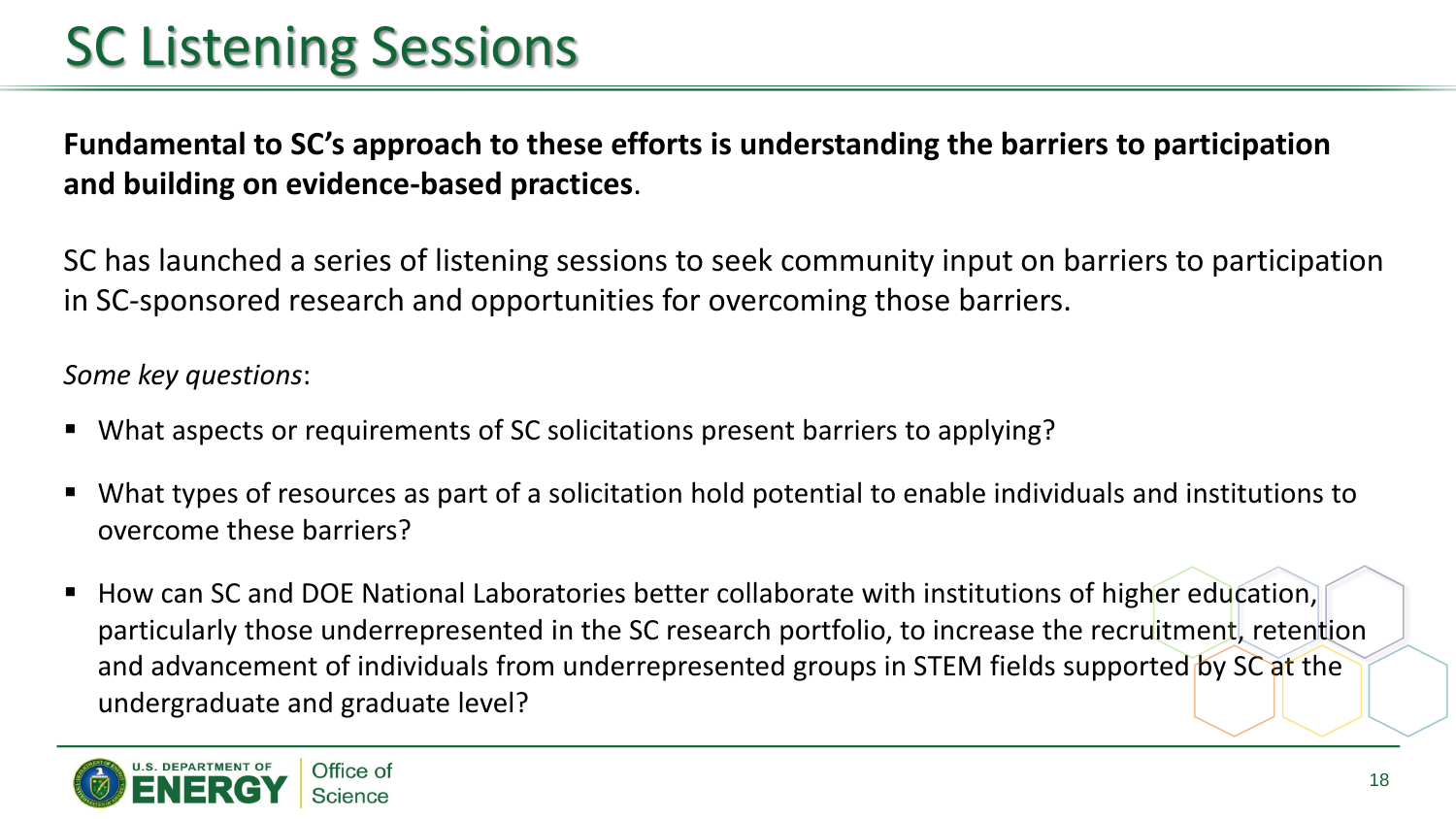### Thank you!

### julie.carruthers@science.doe.gov